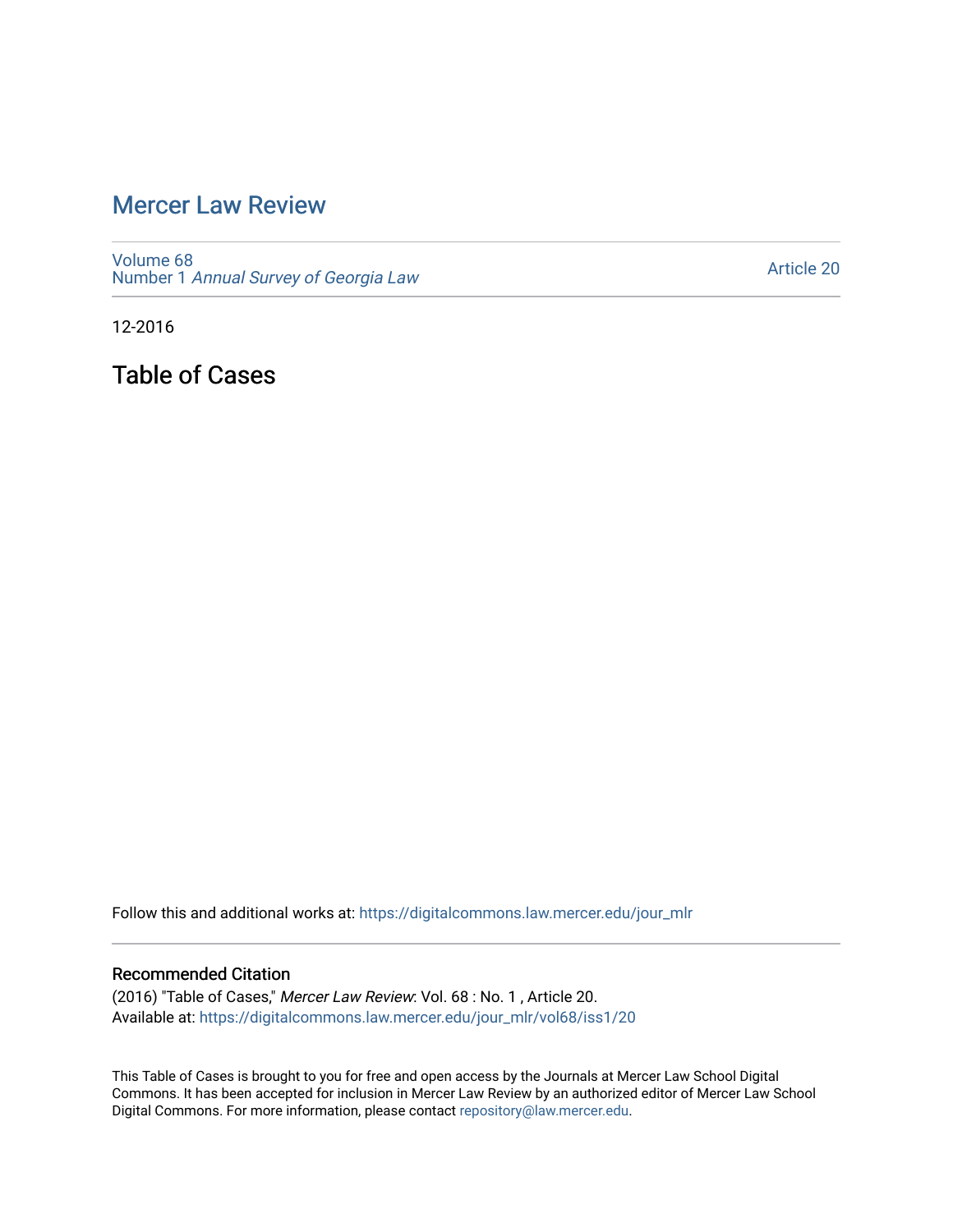# **Table of Cases**

Albenberg v. Szalay, **239** Alessi v. Cornerstone Associates, Inc., **88, 313** Allstate Fire **&** Casualty Insurance Co. v. Rothman, **311** Alston **&** Bird LLP v. Hatcher Management Holdings, **LLC, 187** American Alternative Insurance Co. v. Bennett, **138** American College Connections, Inc. v. Berkowitz, **315** Ames v. **JP** Morgan Chase Bank, **N.A.,** 246 Amica Mutual Insurance Co. v. Sanders, 141 Atlanta Development Authority v. Clark Atlanta University, Inc., **260** Atlanta Flooring Design Centers, Inc. v. R.G. Williams Construction, Inc., **87** Auto Owners Insurance Co. v. Gay Construction Co., **83,** 146 Auto-Owners Insurance Co. v. Neisler, 145 Bagwell v. Trammel, **262** Ballard v. Newton County Board of Tax Assessors, **215, 255**

Baltimore **&** Potomac Railroad Co. v. Fifth Baptist Church, **73, 271** Barbour-Amir v. Comcast of Georgia/Virginia, Inc., **288** Barnes v. Roseburg Forest Products Co., 334 Beasley v. State, **190** Bell v. Gilder Timber Co., **335** Best Buy Co. v. McKinney, 342 Blackmon v. State, **182** Black v. Bland Farms, **LLC, 63** Blake v. **KES,** Inc., **283** Board of Regents of the University System of Georgia v. Canas, 64, **207** Board of Regents of the University System of Georgia v. Jordan, **297, 316** Board of Regents of the University System of Georgia v. Myers, 304 Boatright v. Copeland, 211 Bolden v. State, **180** Bowden v. Medical Center, Inc., **298** Bowlsby v. State, **57** Brooks v. State, **101** Brown v. State, **53** Bulloch County Board of Commissioners v. Williams, **222, 277**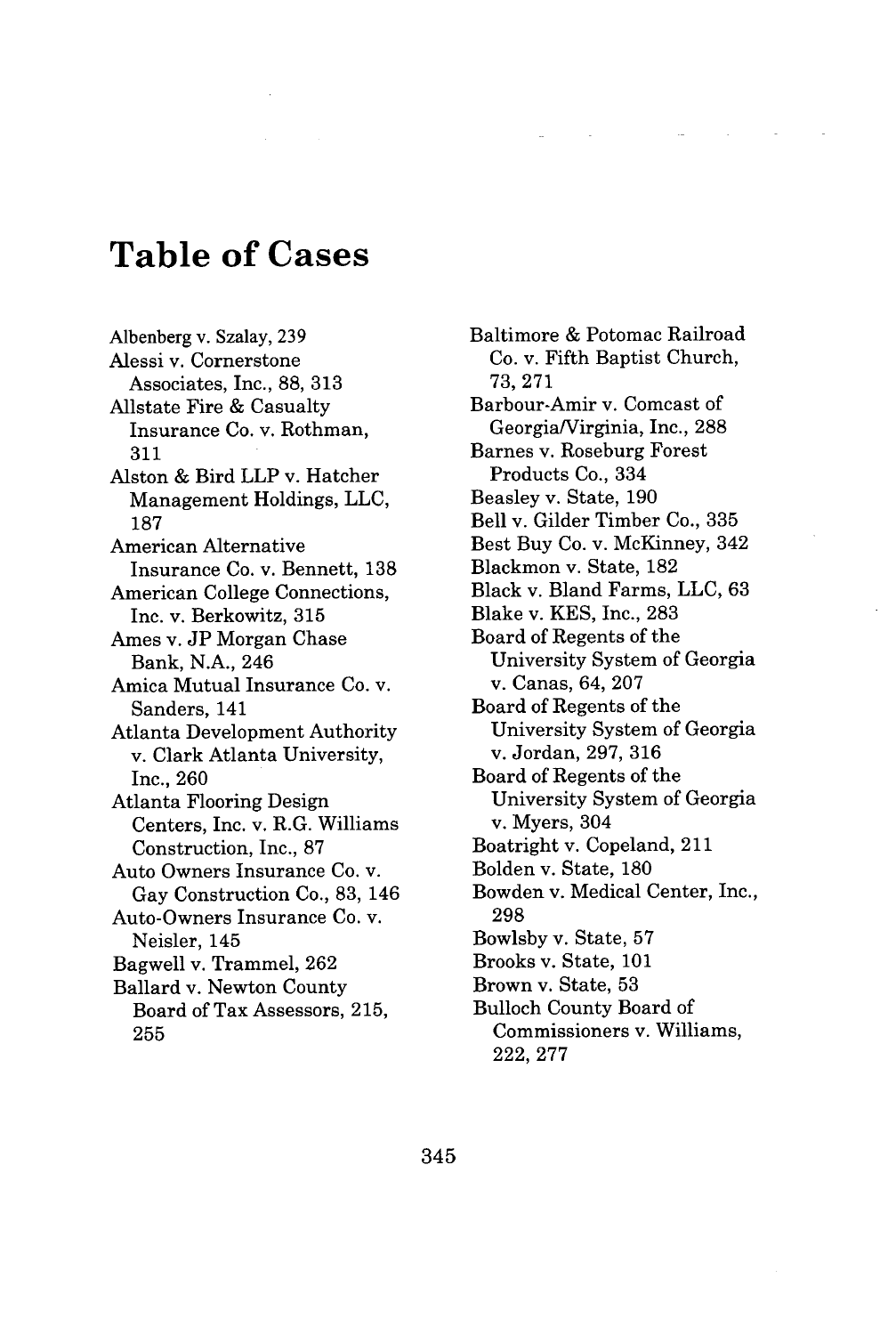Burdette v. Chandler Telecom, **LLC, 336** Burton v. Glynn County, 222, 274 Cantrell v. Thurman, **209** Caraway v. Spillers, **269** Castle Point Homeowners Ass'n v. Simmons, 241 Chatman v. Walker, **180** Cheney v. Lawson, **308** CHIS, **LLC** v. Liberty Mutual Holding Co., **78** Choate Construction Co. v. Auto-Owners Insurance Co., **89** Chua v. Johnson, **203** Circas, **LLC** v. Hydrajet Technology, **LLC, 81, 128** City of College Park v. Sekisui SPR Americas, **LLC, 89** City of Greensboro v. Rowland, **199** City of Lovejoy v. Clayton County, **228, 303** City of Warner Robins v. Holt, **271** Clayton County Board of Commissioners v. Murphy, 221 Cobra 4 Enterprises v. Powell-Newman, **71, 163** Columbus Board of Tax Assessors v. Medical Center Hospital Authority, **216, 257** Commonwealth v. Cabral, **56** Commonwealth v. Podkowka, **56** Coppedge v. Coppedge, **118** Cox v. Cambridge Square Town Houses, Inc., **273** Cronan v. **JP** Morgan Chase Bank, **N.A., 265** Crosby v. Johnson, 210

Crumpton v. Vick's Mobile Homes, **LLC, 75** Cruz v. Paredes, 343 Dan **J.** Sheehan Co. v. Fairlawn on Jones Condominium Ass'n, 74 Davis v. Brantley County School District, 212 Davis v. State, **53** Davis v. United States, **38** Davis v. VCP South, **LLC, 77** DeJarnette v. Hospital Authority of Albany, **219** Department of Transportation v. Mills, 224 DLT List, **LLC** v. M7ven Supportive Housing & Development Group, **252** Dodson v. Dodson, **108** Dolan v. Auto Insurance Co., 84 Donovan v. State Farm Mutual Automobile Insurance Co., **311** Dubois v. Brantley, **282, 309** Dumas v. State, **182** Duncan v. State, **213** Edmonson v. State, **128** Edwards v. State, 194 Elbert County v. Sweet City Landfill, **LLC, 59, 223** Elliott v. Resurgens, **P.C., 306** Eshleman v. Key, 211 Esposito v. Pharr Court Associates, L.P., **286** Evans v. Georgia Bureau of Investigation, 202 Everhart v. State, **181** Expedia, Inc. v. City of Columbus, **275** Ezunu v. Moultrie, **113** Fielder v. Johnson, **115** Financial Education Services, Inc. v. State, **62, 66**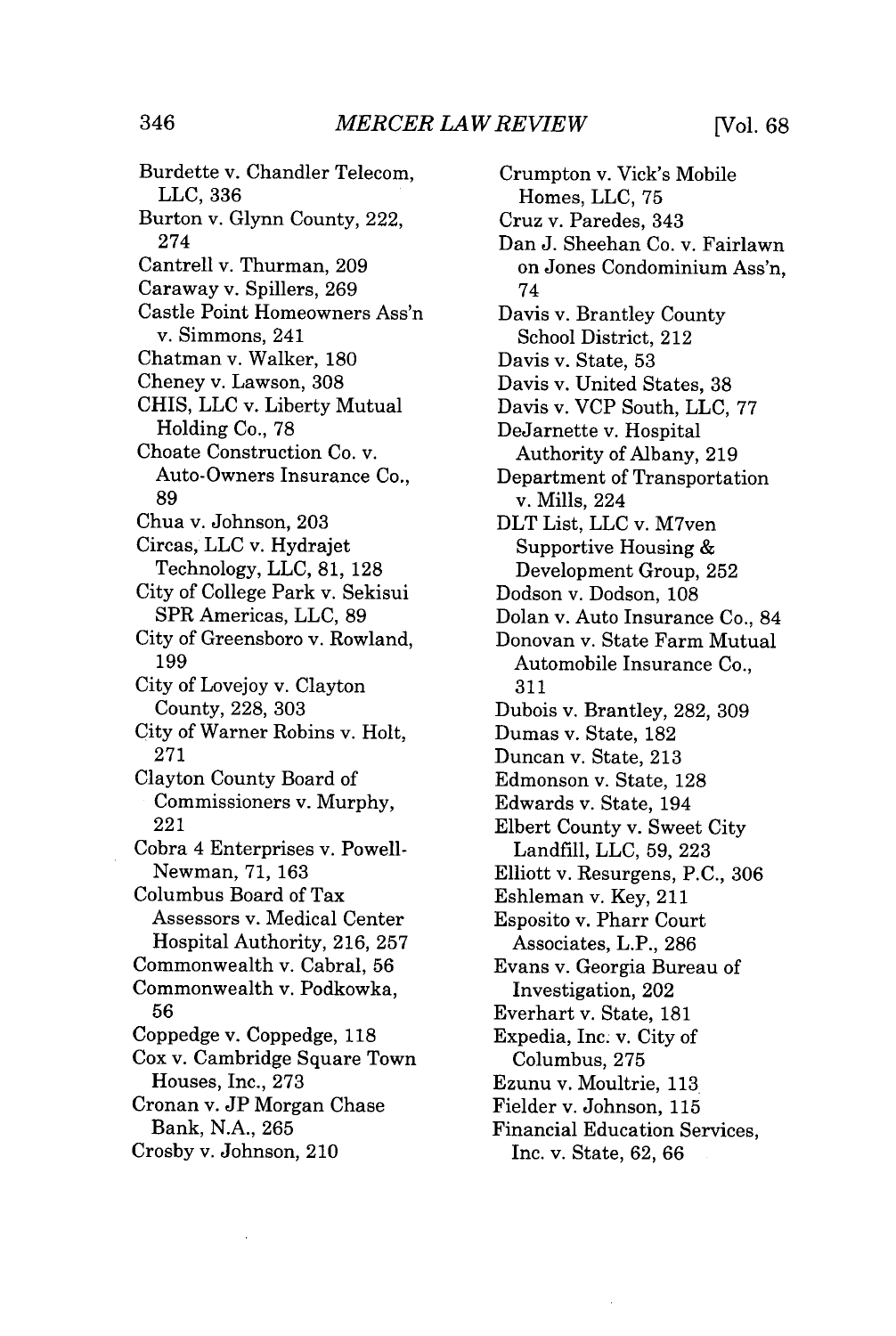## *TABLE OF CASES* **2016]** 347

Fincher Road Investments, LLLP v. City of Canton, **235** First Rebecca Baptist Church, Inc. v. Atlanta Cotton Mills, **261** Flory v. Flory, **112** Floyd Road, Inc. v. Crisp County, **276** Foley v. Commonwealth, **55** Forest Cove Apartments, **LLC** v. Wilson, **287-88** Froehlich v. Froehlich, **118** Frost v. State, 122 Fulton County v. Andrews, 204 Fulton County Board of Education v. Thomas, 340 Gaskin v. State, **127** Gaskins v. Berry's Boat Dock, **285** Georgia Department of Behavioral Health Developmental Disabilities V. United Cerebral Palsy of Georgia, Inc., **60** Georgia Department of Labor v. RTT Associates, Inc., 64, **208** Georgia Farm Bureau Mutual Insurance Co. v. Smith, 148 Global Ship Systems, **LLC** v. RiverHawk Group, **LLC, 306** Glynn County v. Coleman, **305** Gooch v. Gooch, **118** Gravitt v. Olens, 204, **310** Gravitt v. Bank of the Ozarks, **61** Green v. Wilson, **295** Hankook Tire Co. v. White, **317** Harris v. West Central Georgia Bank, 268 Helms **&** Greene, **LLC** v. Willis, **162, 189**

Herd v. State, **53**

Hill v. Cole **CC** Kennesaw **GA, LLC,** 284 Hillman v. Johnson, **179** Hines v. Holland, **90, 188** Hogan v. State, **56** Horton v. Horton, 112 Hospital Authority of Albany v. Stewart, **258** Howerton v. Harbin Clinic, **161** In re Estate of Hawkins, **329** In re Estate of Leonard, **303** In re Winship, 42 In the Interest of M.F., **325** In the Interest of S.B., **181** Jackson v. Sanders, **117** Jim Tidwell Ford, Inc. v. Bashuk, 188 Johnson v. Bank of America, **N.A., 266** Johnson v. Rogers, **321** Jones v. Sabal Trail Transmission, **LLC, 238** Jorgensen v. State, 54 **J &** R Schugel Trucking, Inc. v. Logan, 339 Kemp v. Green, 194 Kim v. First Intercontinental Bank, 263 Kingdom Retail Group, LLP v. Pandora Franchising, **LLC, 79, 318** King-Morrow v. American Family Insurance Co., **137** Kunz v. Bailey, **115** Kwon v. Kwon, **107** Land **USA, LLC** v. Georgia Power Co., **226,** 241 Layer v. Barrow County, 220 Lee v. Universal Underwriters Insurance Co., 143 Lester v. Boles, **113** Lisk v. Lumber One Wood Preserving, **LLC, 305**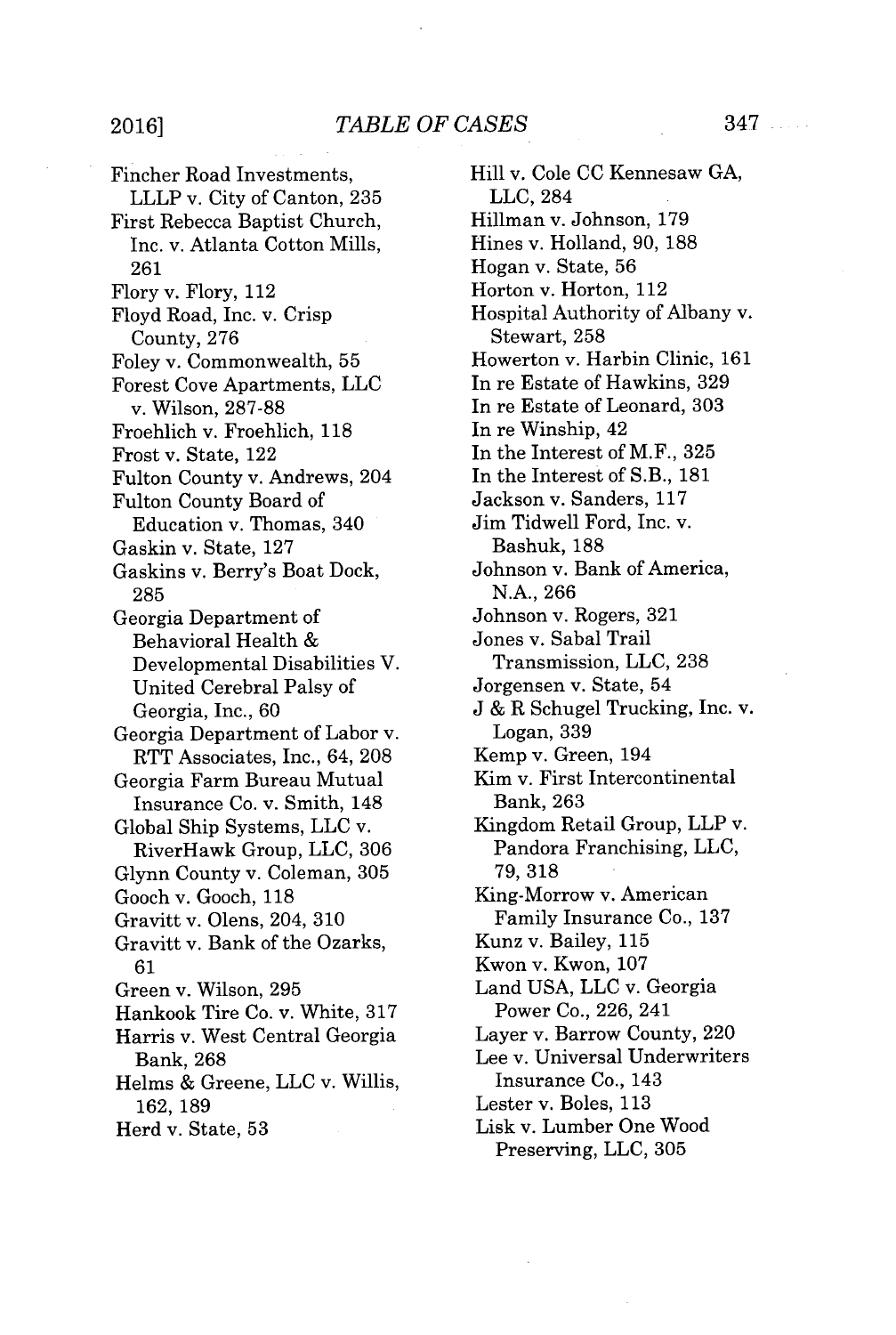Little-Thomas v. Select Specialty Hospital Augusta, Inc., **159** London v. State, **100** Mabry v. State Farm Mutual Automobile Insurance Co., **135** Mallard v. Mallard, 112 Marks v. Flowers Crossing Community Ass'n, 242 Marshall v. State, **185** Martin v. State, **192** Mayor **&** City Council of City of Richmond Hill v. Maia, 200 McDonald v. West Point Food Mart, Inc., **287** McIntyre v. Scarbrough, **272** McKinney v. Fuciarelli, **87** McLeod v. Clements, 243 Medley v. Mosley, **116** Mermann v. Tillitski, **119** Middlebrooks v. Bibb County, **209** Miller v. State, **52** Monolith Companies, **LLC** v. Hunter Douglas Hospitality, Inc., **306** Moore v. McKinney, **117** Mosaic Business Advisory Services, Inc. v. Stone, **156** Murphy v. Freeman, **195** National Tax Funding v. Harpagon Co., 254 **N.C.** State Board of Dental Examiners v. **FTC, 69** Neuman v. State, **98, 192** Nguyen v. Southwestern Emergency Physicians, **P.C., 279, 314** O'Dell v. Pacific Indemnity Co., 145 Oglethorpe Power Corp. v. Estate of Forrister, **73, 270**

Olds v. State, 102 Olvera v. University System of Georgia's Board of Regents, **65, 205** On Line, Inc. v. Wrightsboro Walk, **LLC,** 249 Park Solutions, **LLC** v. DeKalb County Board of Tax Assessors, **215** Patch v. State, **130** People v. Akins, **53** People v. Biers, **55** People v. Fuentes, **52** People v. Sherow, **52** People v. Vansickle, **53** Petrenko v. Moseri, **307** Phillips v. Harmon, **123** Piedmont Hospital v. D.M., 314 Pike v. Bruce Church, Inc., **223** Plantation Pipe Line Co. v. Stonewall Insurance Co., **85 PNC** Bank **N.A.** v. Smith, 245 Post v. State, **189** Prabnarong v. Oudomhack, **110** Pribeagu v. Gwinnett County, **227** Price v. Reish, **191** Progressive Mountain Insurance Co. v. Cason, **138** Progressive Mountain Insurance Co. v. Madd Transportation, **LLC,** 140 Pyatt v. State, 184 Qenkor Construction, Inc. v. Everett, **2013** Raw Properties, Inc. v. Lawson, **217** Reed v. Auto-Owners Insurance Co, 148 **RES-GA SCL, LLC** v. Stonecrest Land, **LLC, 61** Ridley v. Turner, **273** Riley v. Commonwealth, **55**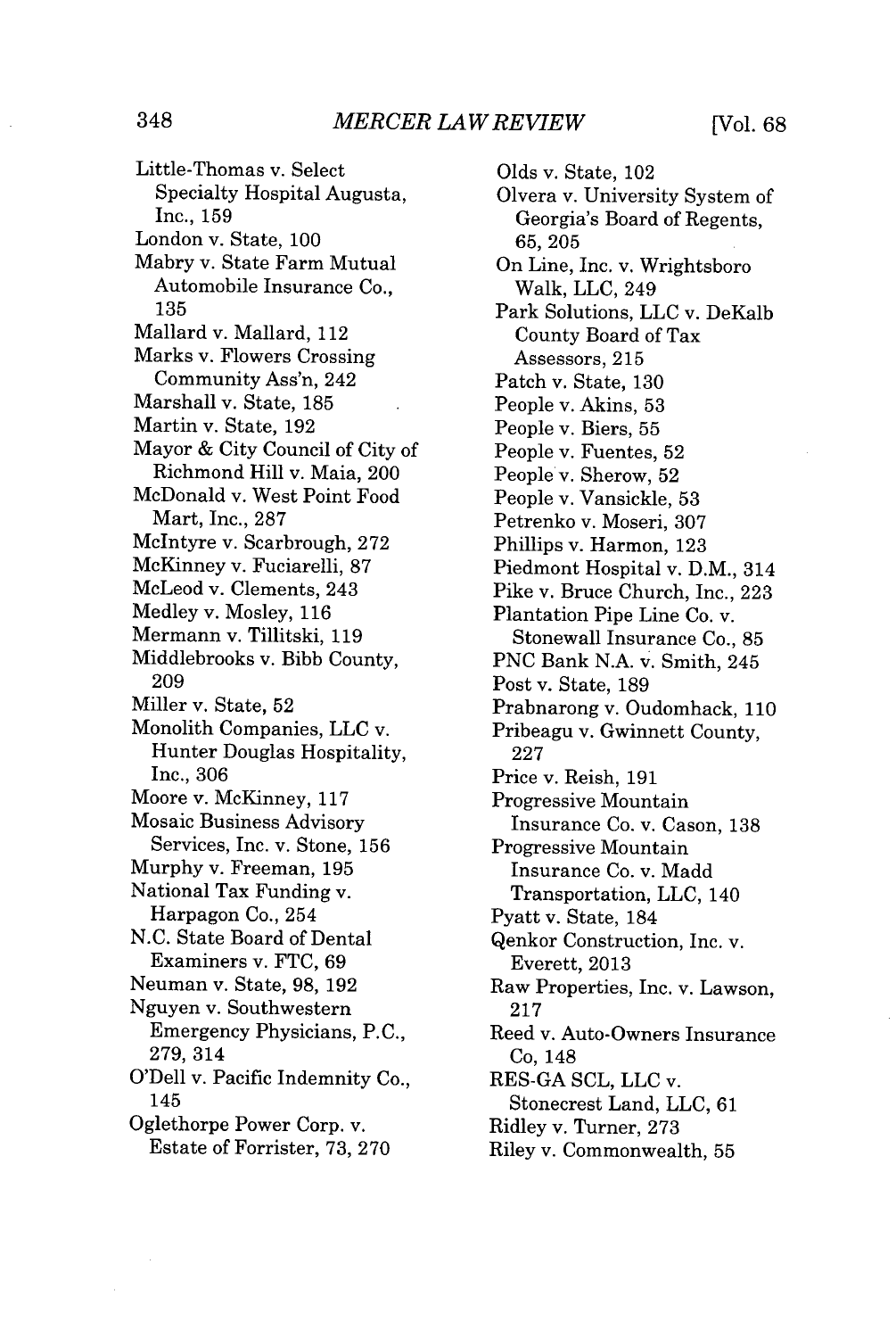Rivera v. Washington, 64, **207** Roach v. Breeden, **109** Robertson v. Robertson, **119** Robinson v. Kroger Co., **290** Robinson v. Wellshire Financial Services, **LLC, 81** Ross v. Waters, **80** Royal v. Georgia Farm Bureau Mutual Insurance Co., 140, 164 RZI Properties, **LLC** v. Southern REO Associates, **LLC, 251** Satterfield v. State, **53** Savage v. State, **217** Schick v. Board of Regents of the University Systems of Georgia, 201 Schumacher v. City of Roswell, **66** Sentinel Insurance Co. v. **USAA** Insurance Co., **135, 312** Seabolt v. Norris, **178** Shelnutt v. Mayor **&** Alderman of Savannah, 155, 220 Shiv Aban, Inc. v. Georgia Department of Transportation, 224-25 Silva v. Georgia Department of Transportation, 304 Six Flags Over Georgia, II L.P. v. Martin, **289** Smith v. Danson, **313** Smith v. Mitchell County, 244 Smith v. Northside Hospital, Inc., 201 Smith v. Williams, **193** Southern Guaranty Insurance Co. v. Premier Insurance Co., **136** Spivey v. American Casualty Co., 144 Steagald v. Eason, **295**

State v. Baker, **53, 55** State v. Brown, **126** State v. Caddell, 54 State v. Camp, **55** State v. Campos, **56** State v. Carrillo, **56** State v. Cole, 54 State v. Cook, **57** State v. Ducheneaux, 54 State v. Edwards, 54 State v. Frost, 122 State v. Garland, **179** State v. Hage, **53** State v. Hardy, 54 State v. Hinkle, 54 State v. Jones, 124 State v. Latraverse, 54 State v. Lefevre, **56** State v. Moore, **36,** 43 State v. Morrison, **53** State v. Ozment, **191** State v. Parrish, **56** State v. Reynolds, 54, **183** State v. Riker, **55** State v. Schleusner, **57** State v. Tunkura, **103** State v. Urena, 54 State v. Washington, **53** State v. Wilt, **53** Steel Erectors, Inc. v. AIM Steel International, Inc., **81** Stephens v. Kmart Corp., **285 STL** Management Consultants, **LLC** v. Manhattan Leasing Enterprises, Ltd, **76** Stone v. Stone, 114 Stoudemire v. **HSBC** Bank **USA,** 247 Sturgess v. **OA** Logistic Services, Inc., **337** Surette v. Henry County Board of Tax Assessors, 214 Swanson v. Tackling, 294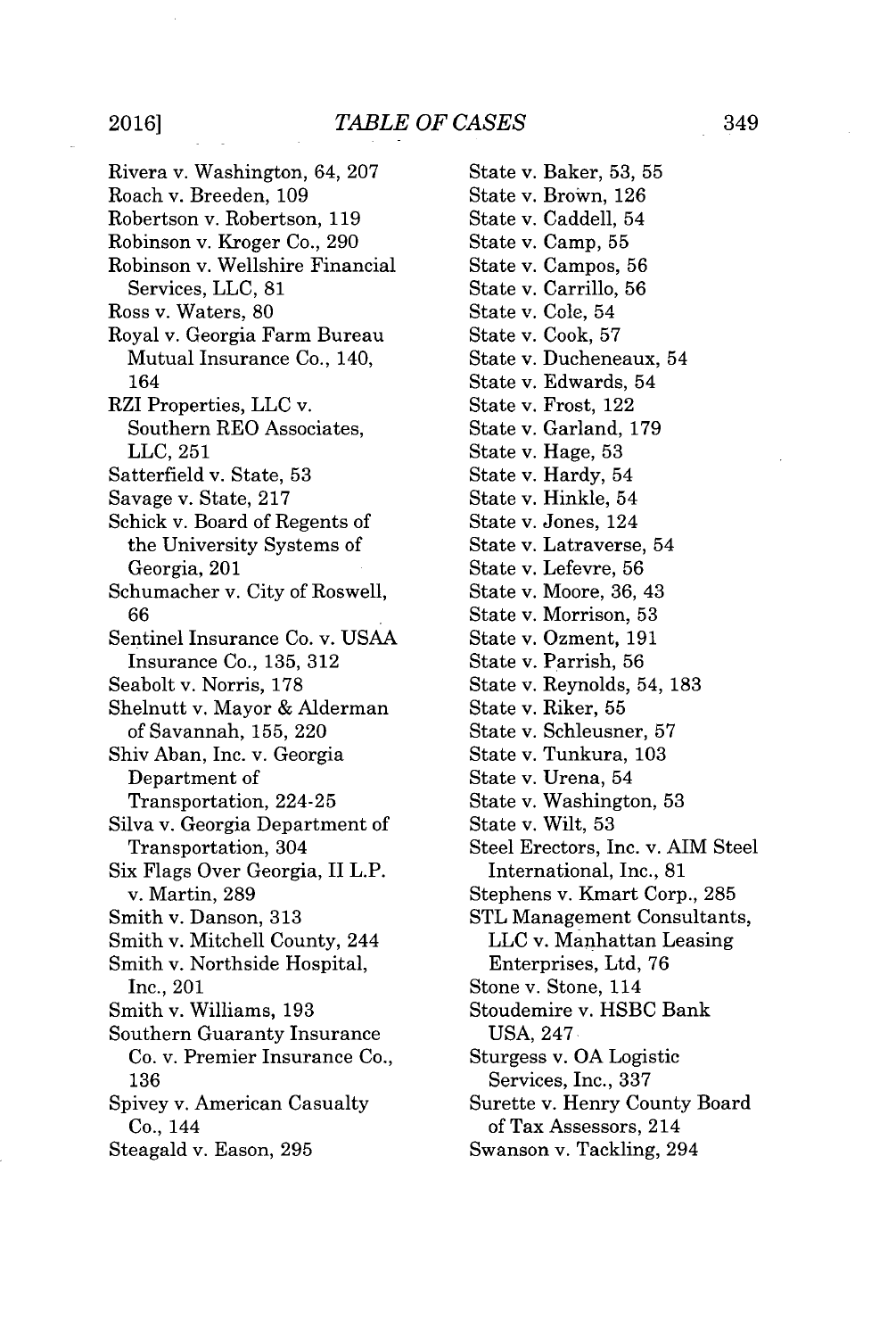Tattnall County v. Armstrong, **209 TDGA, LLC** v. CBIRA, **LLC, 206, 267** Tibbles v. Teachers Retirement System of Georgia, **63** Tolbert v. State, **185** Toyo Tire North America Manufacturing, Inc. v. Davis, **272** Travelers Home **&** Marine Insurance Co. v. Castellanos, 134 Travelers Indemnity Co. v. Maryland Casualty Co., **136** Trend Development Corp. v. Douglas County, **66** Tricoli v. Watts, 154 Tri-state Building and Supply v. Reid, **62, 67** Tucker v. Rogers, **187** Tuggle v. Rose, 212 Turner v. Giles, 64 United Capital Financial of Atlanta v. American Investment Associates, **252** Vaughn v. State, **55** Vidal v. Leavell, **213** Vincent v. Vincent, **116** Walker v. Tensor Machinery, Ltd., **292** Walters v. State, **129** Ward v. Smith, **110** Watson v. State, **99** Wells Fargo Bank, **N.A.** v. Molina-Salas, 247 Wells Fargo National Bank, **N.A.** v. Cook, **322** Wester v. United Capital Financial of Atlanta, **252** White v. Ringgold Telephone Co., **236** Wiley v. State, **186**

Williams v. Columbus Clinic **P.C., 158** Williams v. Rudolph, **183** Wong v. Chappell, **312** Woodham v. Atlanta Development Authority, **195** Zaldivar v. Prickett, **290,** 304 Zook v. Arch Specialty Insurance Co., 142-143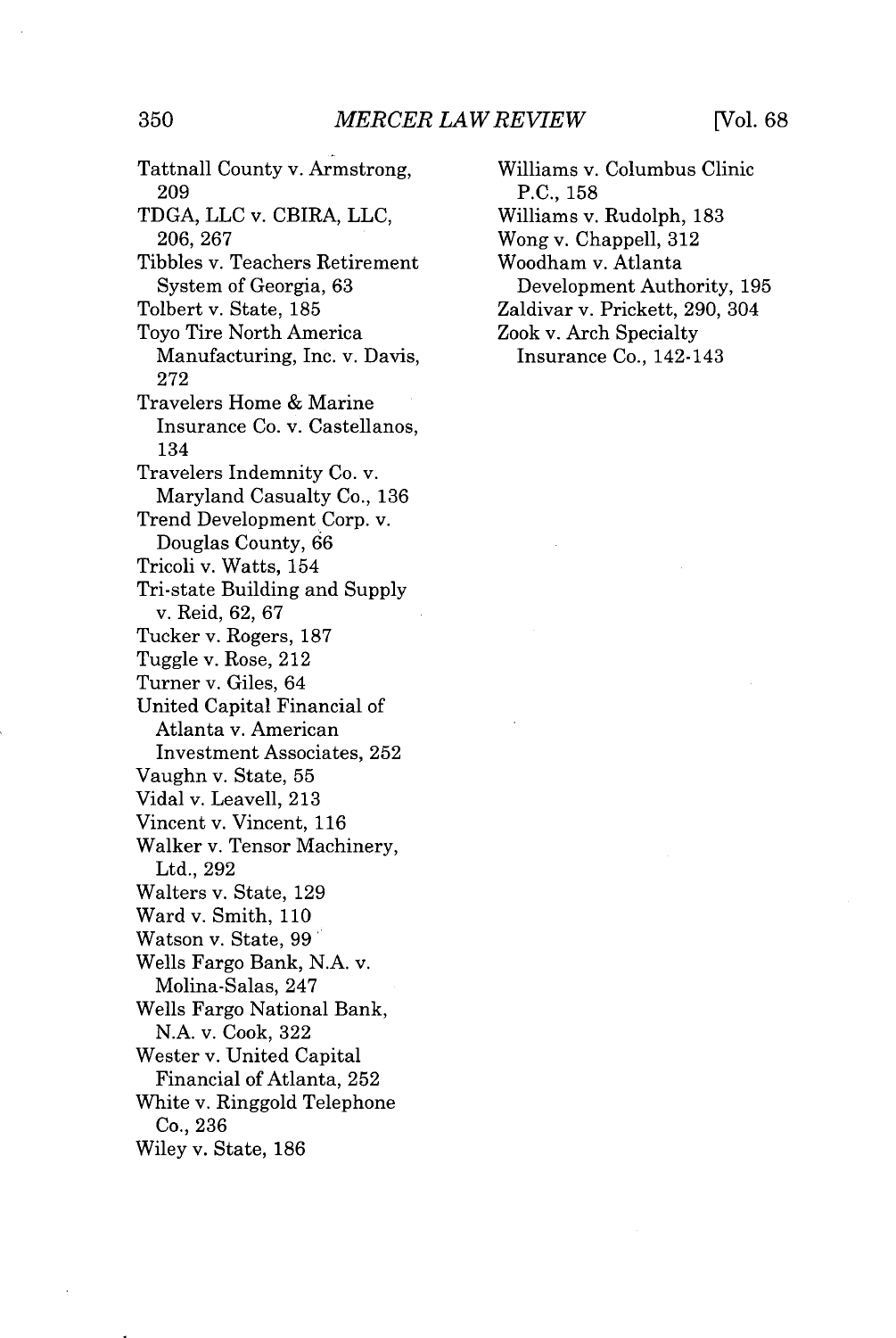# **MERCER LAW REVIEW VOLUME** LXVIII

**2017**



WALTER F. **GEORGE SCHOOL** OF LAW MERCER UNIVERSITY **MACON, GEORGIA**

COPYRIGHT @ **2017** WALTER F. **GEORGE SCHOOL** OF LAW, MERCER **UNIVERSITY**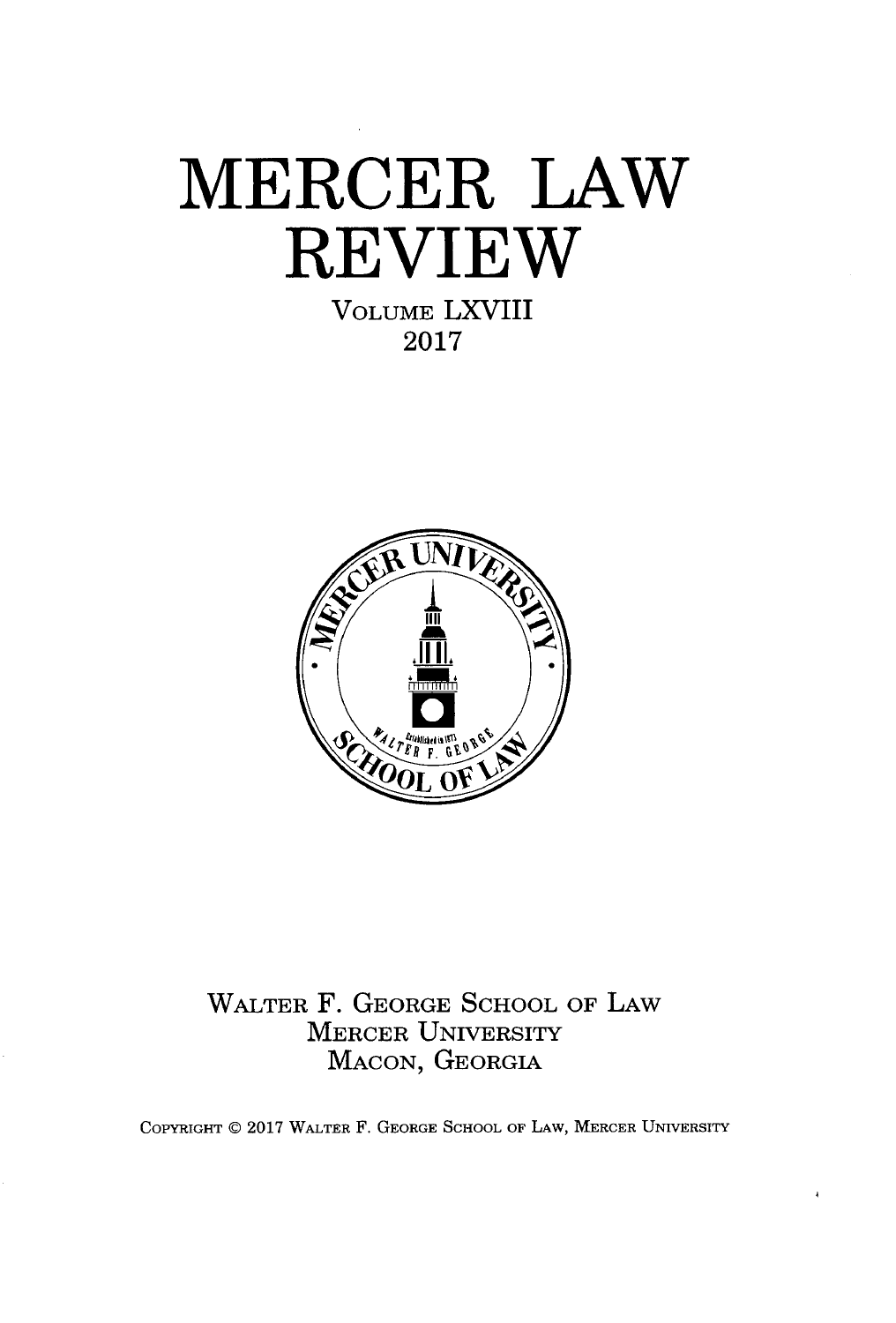## **MERCER LAW REVIEW**

#### MERCER UNIVERSITY **SCHOOL** OF LAW

- **GENERAL** INFORMATION. *Mercer Law Review* is edited and published **by** students of the Mercer University School of Law. *Mercer Law Review* was founded in 1949. It is the oldest continually published law review in Georgia.
- IssuEs. *Mercer Law Review* (ISSN **0025-987X)** is published four times a year: *Annual Survey of Georgia Law (Fall), Articles* (Winter), *Lead Articles* (Spring), and *Annual Eleventh Circuit Survey* (Summer). The issues appear, respectively, in January, March, May, and July. Copies are available at **\$15.00** for survey volumes and **\$15.00** for Leads and Articles volumes.
- INDICES. Each issue of the *Mercer Law Review* contains a table of cases. **A** full index of each volume (all four issues) is published in the *Annual Eleventh Circuit Survey.* **A** cumulative index for volumes I through LVI has been published. Copies are available at a cost of **\$30.00** each.
- SUBSCRIPTIONs. Annual subscriptions are available to all four issues (\$40.00), to the *Annual Survey of Georgia Law* **(\$15.00),** to the *Annual Eleventh Circuit Survey* **(\$15.00),** and to both Survey issues **(\$30.00).** Subscriptions are payable in advance and are renewed automatically unless notice to the contrary is received **by** August 1st. Single copies of the Lead and Articles issues are available at **\$15.00** each. Subscriptions to only the Lead and Articles issues are not available. Single copies of the Survey issues are available at **\$15.00** each; orders must be clearly marked "Single Copy." Georgia residents should add the appropriate state, local, and special district taxes. **All** domestic subscriptions are sent via periodicals mail. Foreign subscriptions are sent via surface mail. Subscribe online at http://www.law.mercer.edulacademics/law review/subscribe.cfm
- BACK ISSuEs, REPRINTS, **AND MICROFILM.** For back stock, reprints, or microfilm of *Mercer Law Review,* contact: William **S.** Hein **&** Co., Inc., **1285** Main Street, Buffalo, NY 14209 or call **(800) 828-7571** or **(716) 882-2600.**
- **MISSING AND IMPERFECT** COPIES. Replacement copies will be sent to subscribers who report missing or imperfect copies of *Mercer Law Review* within six months of the publication date. Mercer Law Review regrets that it cannot replace copies not reported missing or imperfect within six months of publication.
- **CORRESPONDENCE.** Unless indicated otherwise, please address all correspondence to: Publishing Coordinator, Mercer Law Review, Mercer University School of Law, Macon, Georgia **31207,** or contact us at our e-mail address lawreview@mercer.edu or visit our website: http://www.law.mercer.edu/ academics/lawreview/index.cfm. You may also phone the Editorial Board at **(478)** 301-2624 or our Business Office at **(478) 301-2622.**
- **POSTMASTER:** Send change of address to: Publishing Coordinator, Mercer Law Review, Mercer University School of Law, 1021 Georgia Avenue, Macon, Georgia **31207.**
- **PERIODICALS POSTAGE PAID AT MACON, GEORGIA, AND AT ADDITIONAL MAILING OFFICES.**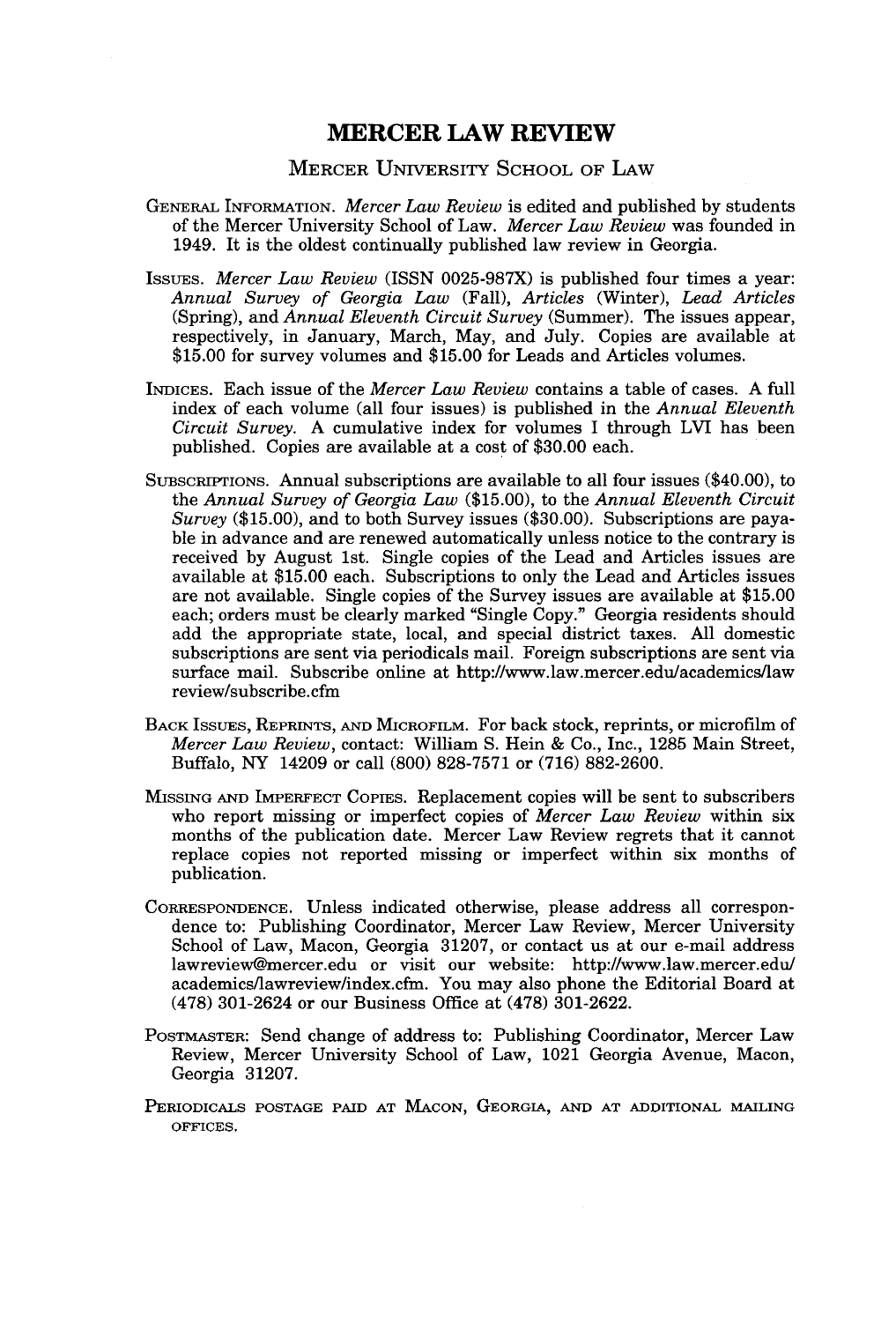## **MERCER LAW REVIEW**

## MERCER UNIVERSITY **SCHOOL** OF LAW

- UNSOLICITED MANUSCRIPTS. *Mercer Law Review* welcomes the submission of unsolicited manuscripts. Submissions should be triple-spaced. Citations should conform to **THE BLUEBOOK** (20th ed. **2015).** Please enclose a self-addressed, stamped envelope for acknowledgment. *Mercer Law Review* will endeavor to notify authors of its decision within six weeks. Manuscripts will not be returned unless sufficient return postage is included with the original submission. Please address unsolicited manuscripts to: Articles Editor, Mercer Law Review, Mercer University School of Law, Macon, Georgia **31207.** Unsolicited manuscripts can be submitted online at http:// www.law.mercer.edulacademics/lawreview/index.cfm
- **MICROFORMS.** Microform reproductions of all volumes of *Mercer Law Review* are available from University Microfilms International, **300** North Zeeb Road, Ann Arbor, Michigan 48106, or **30/32** Mortimer Street, London WIN 7RA, England.
- **PERMISSION TO REPRINT FOR EDUCATIONAL USE ONLY.** Except where otherwise expressly provided, *Mercer Law Review* and the author of each article, casenote, or comment in this issue of *Mercer Law Review* grants permission to duplicate that article, casenote, or comment for educational use, provided that **(1)** copies are distributed at or below cost; (2) the author and *Mercer Law Review* are identified; and **(3)** proper notice of copyright is affixed to each **copy.**
- CARL **VINSON MEMORIAL LECTURE.** The annual Carl Vinson Memorial Lecture Series was created in **1982** in honor and memory of the Honorable Carl Vinson, a distinguished alumnus of the Mercer Law School who served his country for **fifty** years as a member of Congress. The purpose of the Lecture Series is to provide lectures of the very highest quality on legal and lawrelated subjects for the students and faculty of the law school, alumni and friends of the School of Law and Mercer University, and the general public. The Vinson Lectures are periodically published in *Mercer Law Review.*
- **MERCER** LAw **REVIEw ASSOCIATION. All** alumni of *Mercer Law Review* are members of the Mercer Law Review Association. Friends of *Mercer Law Review* may become adjunct members of the Mercer Law Review Association **by** application.
- **DISCLAIMER OF OPINION.** Opinions expressed in any part **of MERCER** LAw REvIEw are those of the individual contributors and are not presented as the views of Mercer Law Review, Mercer University School of Law, or Mercer University.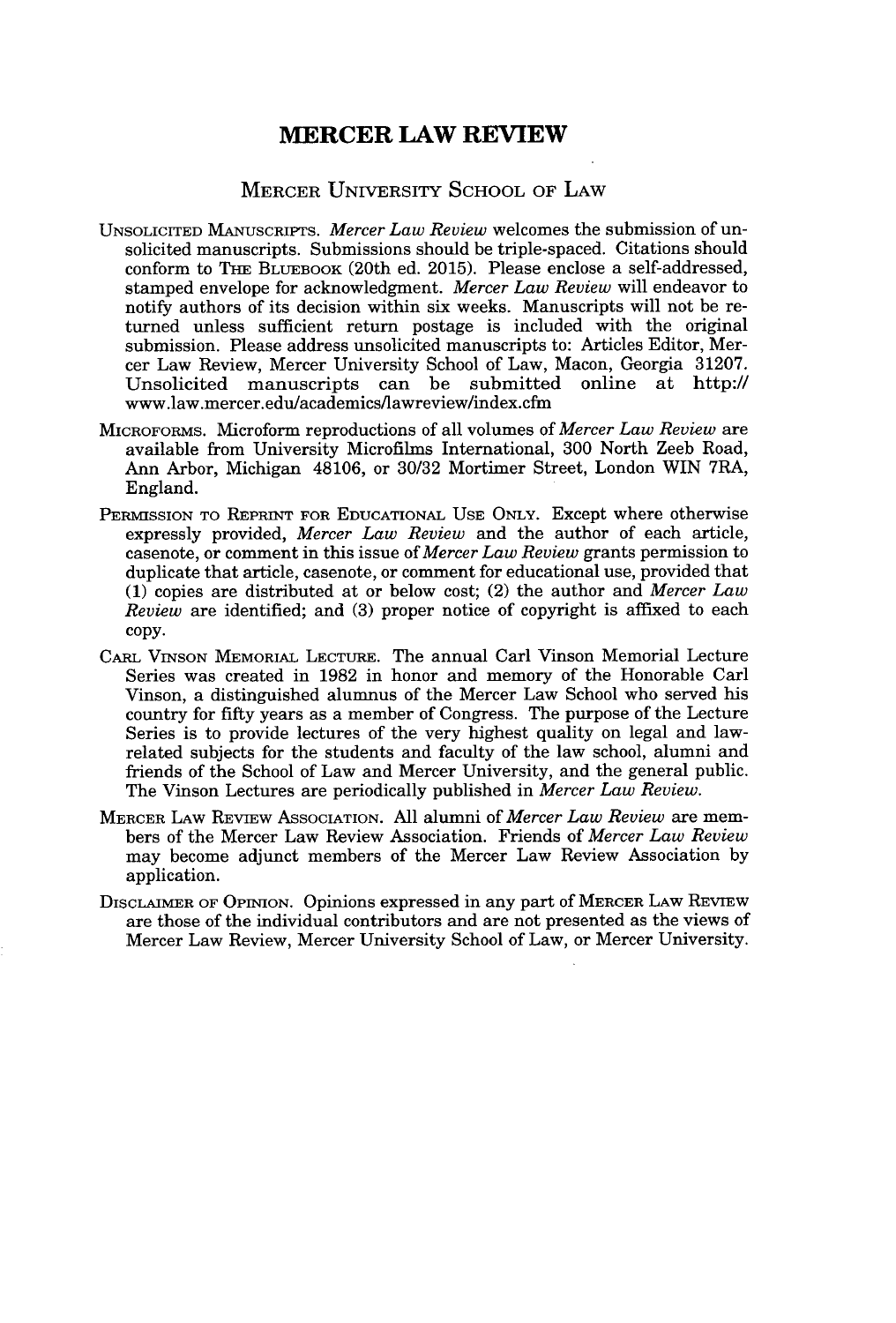## **MERCER UNIVERSITY SCHOOL OF LAW**

- **GENERAL** INFORMATION. Mercer University School of Law is located in Macon, Georgia, about **80** miles south of Atlanta. As you think about what kind of law school is the best fit for you, consider Mercer Law School has been graduating practice ready lawyers who uphold the highest ideas of the legal profession since **1873.** With its distinctive Woodruff Curriculum and a total student body of roughly 400, Mercer Law School provides an educational environment that fosters in-depth learning, a candid and lively exchange of views, and a genuine sense of community and collegiality.
- DEGREES AWARDED. The study of law at Mercer University School of Law consists of a three-year program directed toward the **J.D.** degree. Ajoint **J.D.-** M.B.A. program is offered in conjunction with Mercer's Stetson School of Business and Economics. In addition, the law school offers a Business Certificate Program and a Legal Writing Certificate Program. The Masters in Comparative Jurisprudence **(MCJ)** degree in International Business and Trade Law offered at Mercer University School of Law is a distinctive one-year program designed to give foreign lawyers both academic and practical training with an emphasis on international business and trade law. Please see our website for more details at www.law.mercer.edu.
- ADMISSIONS. As a top provider of legal education, Mercer Law School is selective in admissions. Our admissions process aims to select from the applicant pool students who will contribute to our academic community during their three years of legal education and, ultimately, to society and the legal profession. Persons interested in applying for admission to the Mercer University School of Law may access information at www.law.mercer.edu or email the Admissions Office at admissions@law.mercer.edu.
- LAW LIBRARY. The Furman Smith Law Library has a staff of thirteen, including six professional librarians. The librarians provide extensive instruction in both print and electronic research as part of the curriculum. The library's collection includes over **350,000** volumes in books and microforms as well as a wide array of legal and non-legal electronic resources. Carrels, tables, soft seating, "smart" study rooms and a technology lounge are available to law students. Throughout the library and law school, students have wireless access to the library and law school network via their personal laptops. The library's web site features an extensive collection of annotated links to Georgia and federal legal research materials. For more information about the library visit www.law.mercer.edu/library.
- CAREER SERVICES OFFICE. Employers who are interested in interviewing students and graduates of the Mercer University School of Law are invited to contact the Career Services Office. Upon request, the Career Services Office will be happy to forward resumes, arrange on-campus interviews, or assist employers in any other way. Telephone **(478) 301-2615.** FAX **(478) 301-2287.** Employers may also contact the Career Services Office via email at careerser vices@law.mercer.edu.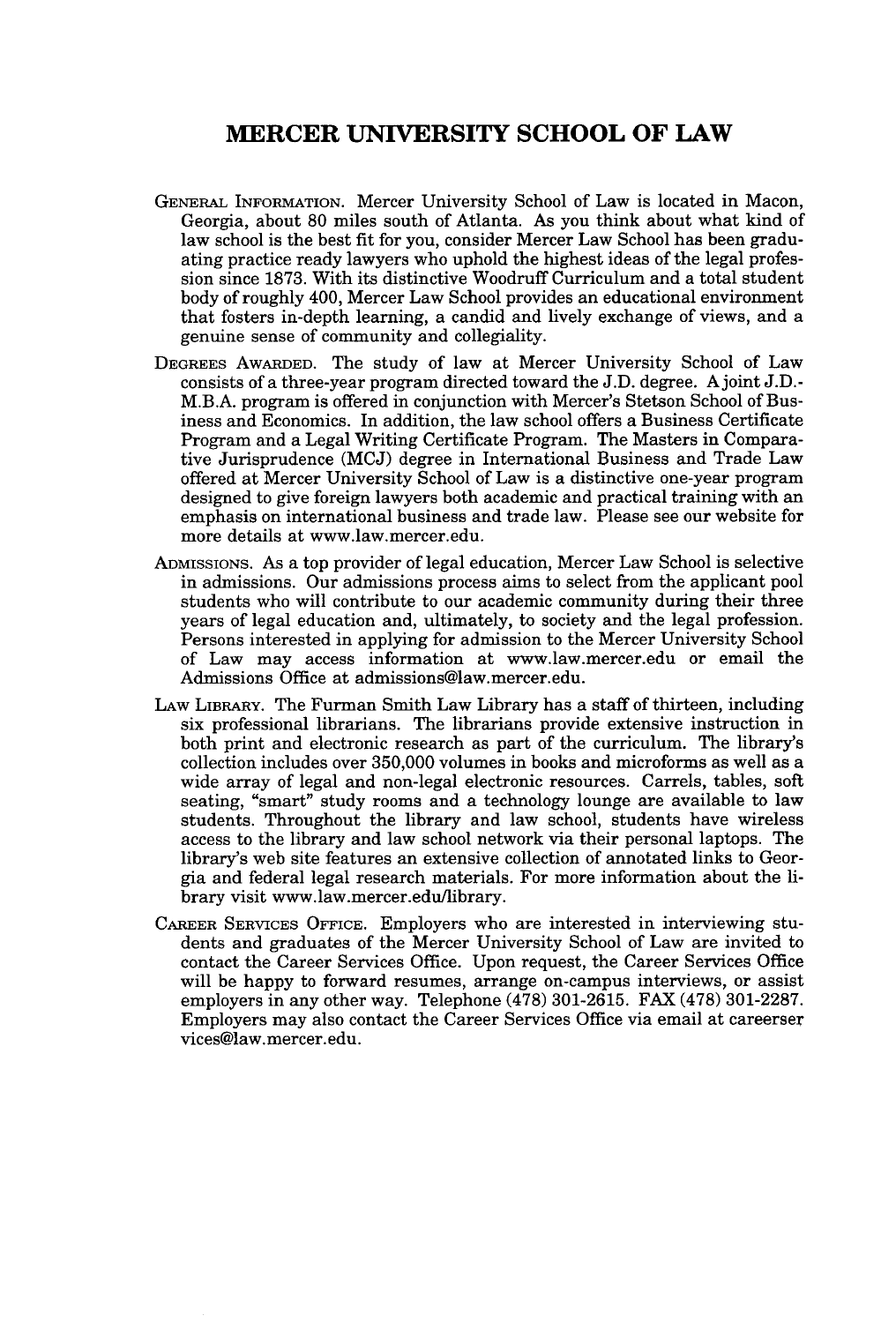# **MERCER LAW REVIEW**

*Member of the National Conference of Law Reviews, Inc.*

## Volume **68** Winter **2017** Number 2

#### **BOARD OF EDITORS**

WILLIAM **E.** COLLINS, JR. *Editor in Chief*

ELIZABETH H. **MANLEY** *Senior Managing Editor*

AuSTIN **S.** GIBSON *Managing Editor*

EMILY R. WRIGHT *Managing Editor*

**SAVANNA D.** ROUGHEN *Articles Editor*

**BENJAMIN** R. DINGEs *Georgia Survey Editor* WILLIAM **CHASE** ARRINGTON *Lead Articles Editor*

CAITLYN **D.** CLARK *Eleventh Circuit Survey Editor*

MARY **GRACE** RAHM *Student Writing Editor*

Amy **E. FUNK** *Administrative Editor*

#### **MEMBERS**

**ADELYN** B. **BOLEMAN** WILLIAM L. BENNETT MATTHEW BoTToMS BEAU BROGDON MILINDA L. BROWN ERICA L. BURCHELL BRIANA CARTER **GRETCHEN 0. CONNICK HANNAH COUCH DAVID CROMER** MOLLIE K. DAVIS WHITNEY BLY EDWARDS **KATELYN E.** FISCHER

MICHAEL **C. GAY** BEATRICE **C. HANCOCK JESSICA** HAYGOOD REBEKAH L. **HOGG** DANIEL KILFOYLE KELSEY KICKLIGHTER YooJIN **LEE** JEsS LILL MORGAN **E. LYNDALL G.** MEDFORD **NATHAN** R. **NICHOLSON** M CATHERINE **NORMAN JASMINE** OLIVER

**CHANTAL PEACOCK** WILLIAM **Q.** PLATT, IV WILLIAM **J.** PRATER CHRIS RHODES RILEY SNIDER GIOVANNA Soro KRYSTA RAE **TATE** KYLE H. TIMMONS MOSES TINCHER ÿ. AUTuMN TRIPLETT **ANNA** USRY CHRISTINA WALLER ROLAND K. WEEKLEY

**PUBLISHING COORDINATOR YONNA WINDHAM** SHAW

**FACULTY ADVISOR** MARK **JONES**